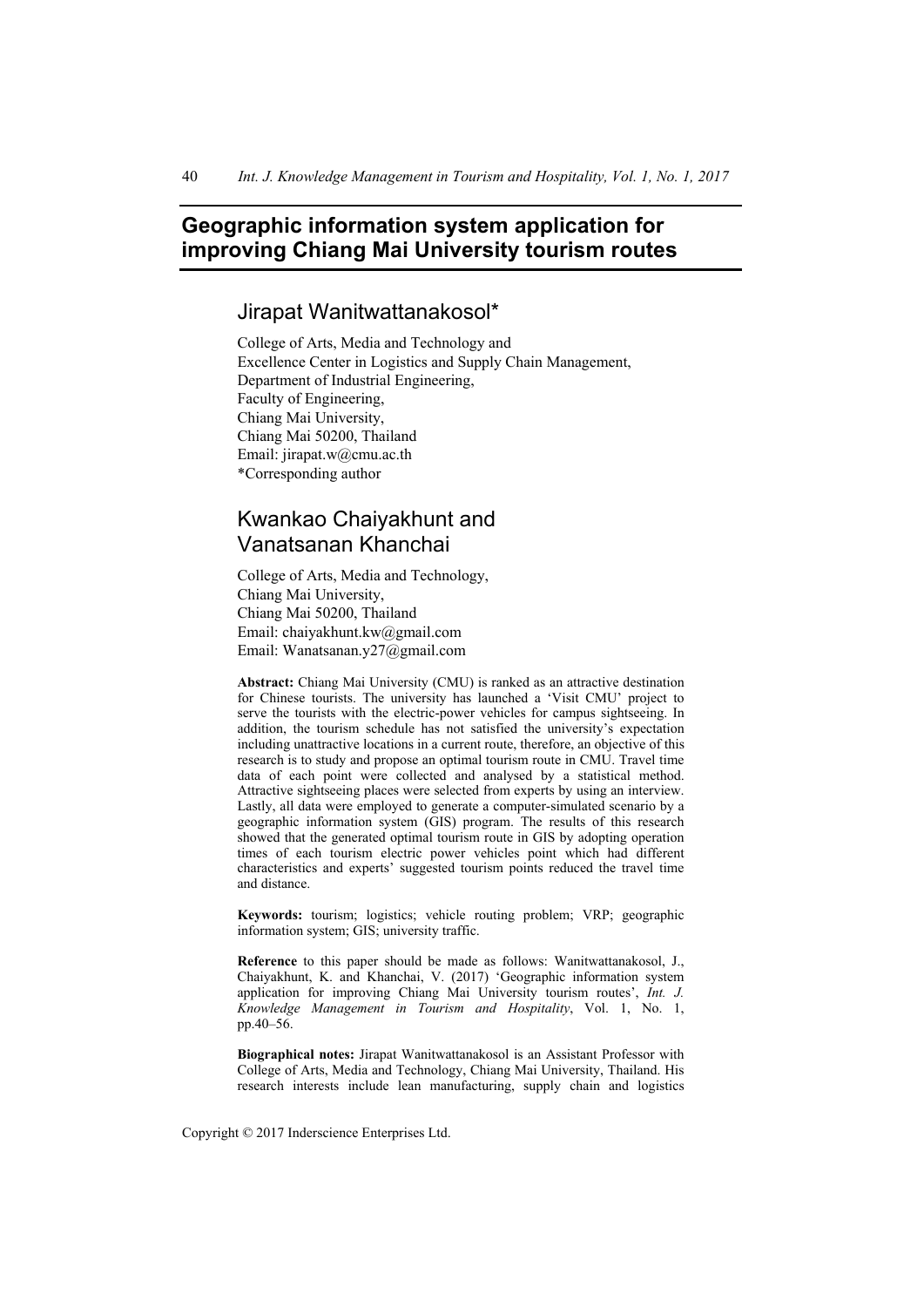#### *Geographic information system application* 41

management, simulation and applied operation research. His papers have appeared in *International Journal of Revenue Management*, *International Journal of Logistics Economics and Globalisation*, *Procedia Manufacturing* and other journals. He received the Royal Golden Jubilee PhD Program Outstanding Research Awards from The Thailand Research Fund.

Kwankao Chaiyakhunt is a saleswoman of JTEKT Automotive (Thailand) Co., Ltd. She received her Bachelor of Arts in Modern Management and Information Technology from Chiang Mai University, Thailand.

Vanatsanan Khanchai is an Operating Assistant in Pinkanakorn Development Agency (Public Organisation). She received her Bachelor of Arts in Modern Management and Information Technology from Chiang Mai University, Thailand.

#### **1 Introduction**

Chiang Mai is one of the most Thai attractive tourism destinations for foreign tourists, especially from People's Republic of China (PRC). This province has not only a number of beautiful places but also Lanna culture, lifestyles and traditions which are a colourful combination of various elements from both historic and multi-ethnic perspectives. Chinese tourists have travelled in Chiang Mai around 40,000 people in 2011 and sharply increased to 150,000 people in 2014 (Tourism Authority of Thailand, 2014). Sangkakorn et al. (2013) surveyed Chiang Mai tourist attractions from Chinese travellers by using a questionnaire and found that Tha Phae gate was ranked in the first place (73.4%), followed by Phrathat Doi Suthep temple (58.5%), Chiang Mai night bazaar (58.5%) and Chiang Mai University (CMU) (53.6%).

The university has launched clean and green transport service projects to solve a transportation problem by operating electric-powered vehicles. On one hand, a CMU electric shuttle car project is established to serve CMU students and staff. On the other hand, a 'Visit CMU' project serves a campus tourist's sightseeing. The first project was analysed and proposed solutions for improving the logistics system via simulation models (Wanitwattanakosol et al., 2014). However, there are significant gaps in the tourism project to bridge for better performance.

The 'Visit CMU' project was designed to handle foreign tourists, especially, Chinese visitors. It should be noted that the project approximately supports three hundred Chinese passengers per day. CMU travel service centre has provided visitors to scenic and historic locations with information on the attractive locations and other items relevant to tourism. Nevertheless, the project has increased university traffic problems. In addition, the tourism schedule has not satisfied the university's expectation (30 minutes per trip) including unattractive locations by operating a current route. Hence, the CMU tourism logistics system should be improved to provide quality tourism services by considering university constraints.

The tourism logistics system is a highly complex and dynamic phenomenon from several groups of activities (Mrnjavac and Ivanovic, 2007). The tourism sector structure determines the value chain and all stakeholder interaction in the destination attractiveness. Tourism logistics aims to continuously optimise flows of goods, people,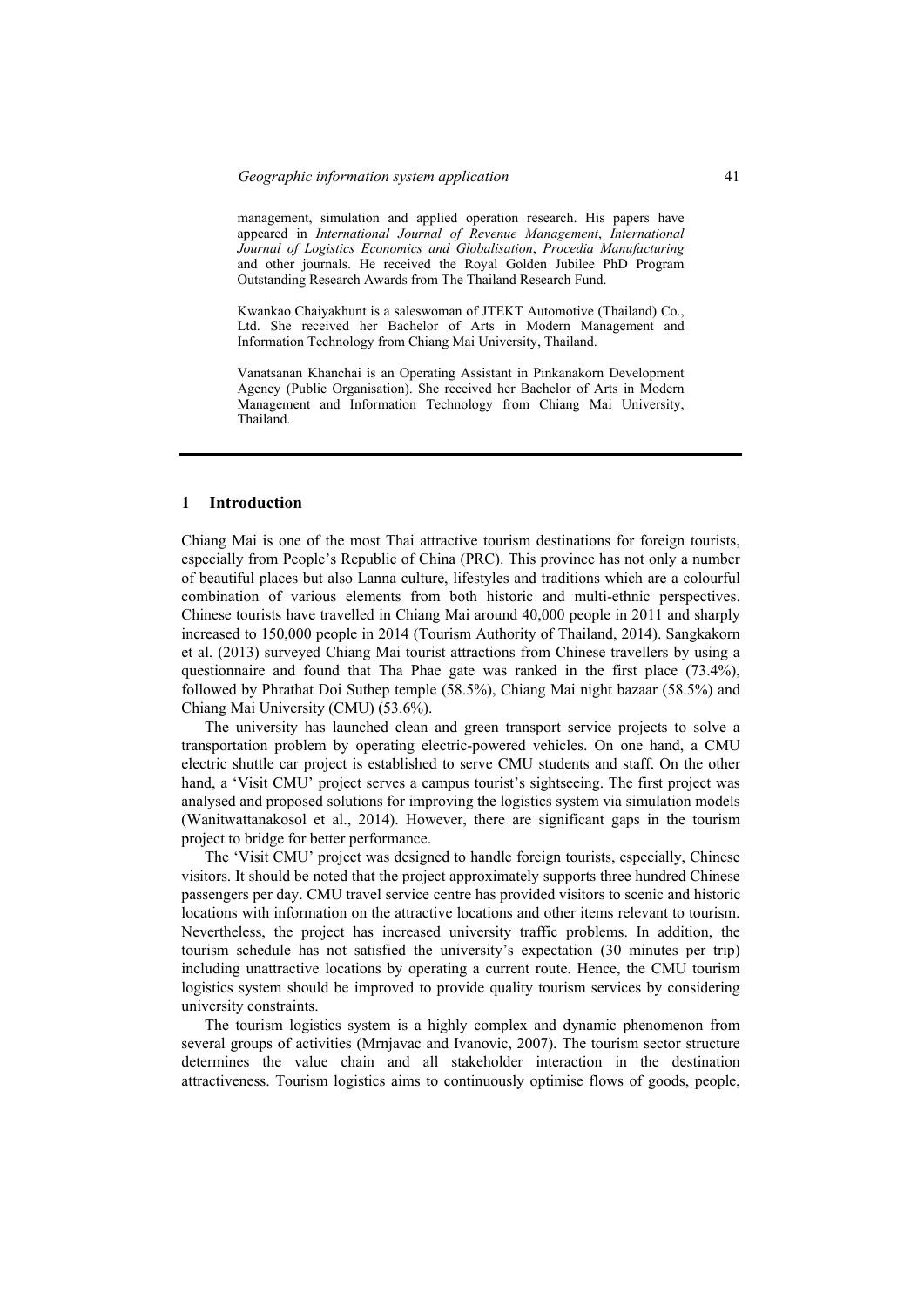information, energy, knowledge, capital and waste (Stipanović and Rudan, 2014). The development of tourism logistics requires understanding of the behaviour and needs of tourists together with designing a responsive logistics system. System responsiveness evaluation, new route design and implementation should be considered to develop an effective creative tourism and logistics policies (Ngamsirijit, 2015). Hensher (1993) stated that tourism research and transport research are strongly relative identical in theoretical and analytical tools. Moreover, the substantive problem is often of mutual interest.

Vehicle routing problem (VRP) is considered to encompass all of study and practice in transportation models (Pillac et al., 2013). The traditional objective in the standard VRP is to minimise the total distance travelled by all vehicles for satisfying the demands of a set of customers, subject to side constraints (Demir et al., 2014). Maden et al. (2010) examined the effects of using road timetable data using real data for a vehicle fleet delivering electrical wholesale items in the South West of the UK. Travel times were derived from a vehicle to travel along any road in the network that particularly vary during morning and evening rush hours. The results demonstrated that using a proposed heuristic provide a more reliable basis of the total distance, the total required time and the total  $CO<sub>2</sub>$  emissions. Buhrkal et al. (2012) applied a heuristic approach for the waste collection VRP with time window of Danish garbage collection company instances. The models were built to find cost optimal routes for garbage trucks while respecting customer time windows and two break types concerning the driving times. These two case studies are referred into forward and reverse logistics operations, respectively. Mingle and Xiaoming (2016) made a framework to find the shortest tourism line by spending the less time in an economic perspective. As shown in the results, a feasible measure based on a 201 5A Class Chinese touring scenic region was investigated the performance as an appropriate schedule.

Only a few papers have addressed the issues of routing in the tourism VRP context. The 'Visit CMU' project is considered for the study. This paper also addresses the utilisation of the computer-simulated scenario by a GIS program. An objective of this research is to study and propose an optimal tourism route in CMU. The rest of this paper is structured into different sections. Tourism VRP is reviewed the interfaces among these concepts and analysed their relationships in Section 2. Section 3 outlines the research methodology. Results and discussion are described in Section 4. Finally, Section 5 concludes this research and scopes for future research.

#### **2 Tourism VRP**

A growth rate of international tourism demand plays a significant role in the economic growth of a small tourism-driven economy (Schubert et al., 2011). Tourists tend to select a vacation experience on all components of a complex tourism system based on the quality and satisfaction (Weiermair, 2000). Enright and Newton (2004) stated that a destination's tourism competitiveness has become a major economic issue. They proposed quantitative measures of competitiveness by combining generic factor of competitiveness and the mainstream factors of destination attractiveness. The Delphi technique is a widely-used and accepted method for achieving convergence of opinions from experts within tourism researches. Rio and Nunes (2012) used this technique to identify and select 36 sustainable dimension factors. Route tourism can play a catalytic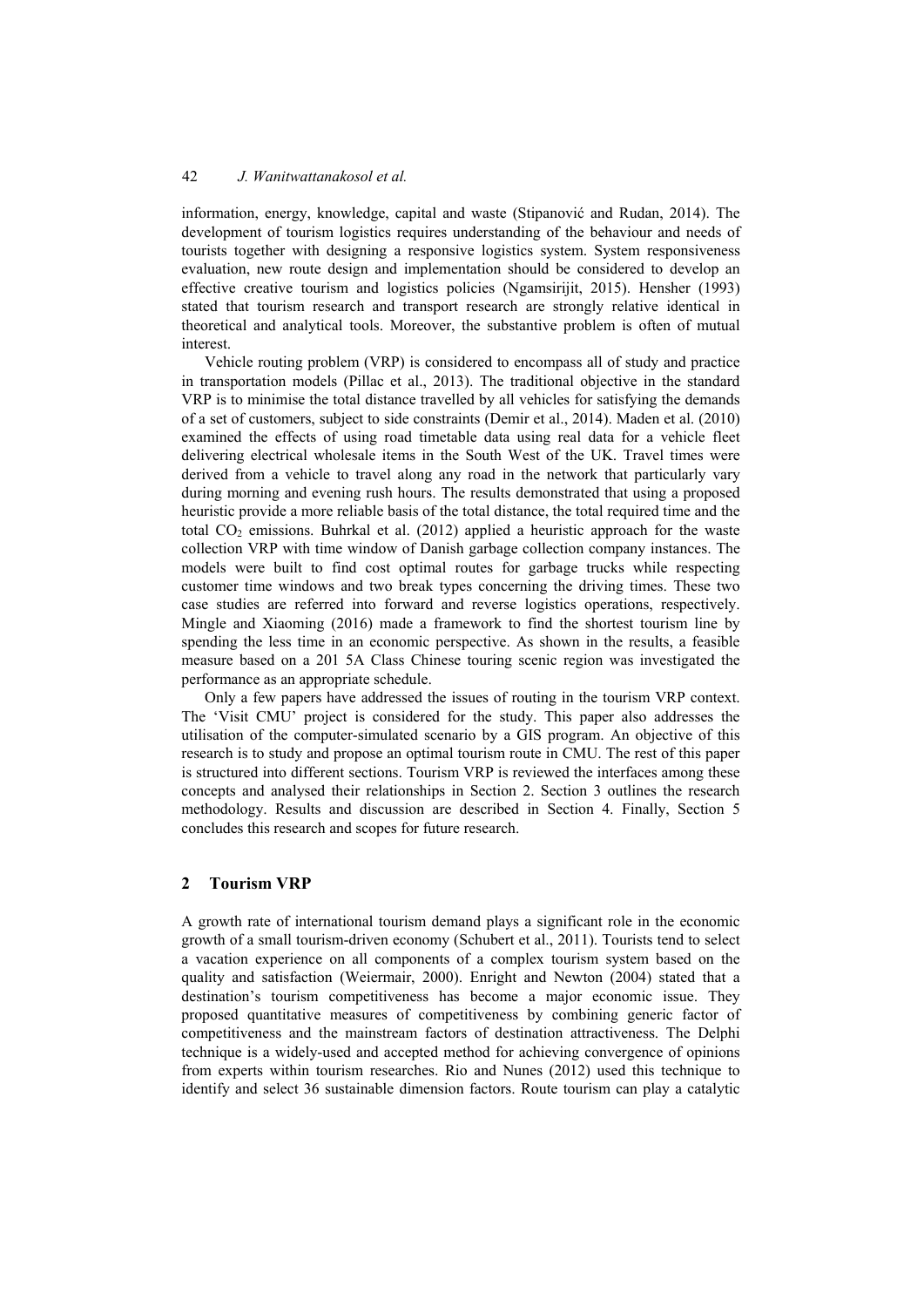role in the world's best hope for securing sustainability in travel and tourism, especially for an economic pillar. It is one of the important parts in a market-driven approach to tourism destination development (Lourens, 2007).

The tourism route is not a new phenomenon which was originated with the growth of pleasure motoring and car-based tourism during the first decades of the 20th century (Denstadli and Jacobsen, 2011). A challenging in vehicles routing area and related transportation, distribution and logistics industry is to find the shortest path in road networks (Nha et al., 2012). VRP is an example of a combinatorial optimisation problem and is known as NP-hard. Eksioglu et al. (2009) investigated a taxonomic review of the VRP literature in five different aspects as:

- 1 type of study
- 2 scenario characteristics
- 3 problem physical characteristics
- 4 information characteristics
- 5 data characteristics.

VRP has been widely studied by a number of researchers from OR-LIBRARY to practical contexts. Silva and Leal (2011) proposed multiple ant colony system (MACS) by implementing in the Java environment for comparing results of six standard VRPs with benchmark algorithms. These problems were determined the minimum cost routes to meet the demand of customers. Ganesh et al. (2014) modelled the VRP with delivery and collection of a public healthcare system. A public health care system with central blood banks, regional blood banks and blood camps was considered for the study to ensure that all blood-related demands are met. An example application of the VRP in tourism transportation planning was proposed by Iliopoulou et al. (2015). A design of efficient routes of a seaplane service was solved with the use of a genetic algorithm for generating routes serving neighbouring the Aegean Sea islands and fully satisfy local ridership between them. However, it should be recognised tourism perspectives on VRP developments in theory and applications because of there are also significant gaps in the tourism sectors used to test models limiting more general applicability.

Moreover, information plays a key role in tourism paradigm for deciding different plans of action by their complexity, often being intermingled, non-transparent, individualistically-dynamic and requiring the achievement of multiple goals (Wöber, 2003). Buhalis and Law (2008) affirmed that information communication technologies have changed radically the efficiency and effectiveness of tourism organisations such as mobile phones with global position systems (GPSs). Kennedy-Eden and Gretzel (2012) developed taxonomies of mobile apps in tourism by establishing service provided and the level of user interactivity. The first taxonomy comprised navigation, social, mobile marketing, security/emergency, transactional, entertainment and information. Preferences, location sensitive, security, control through web, content added, aesthetics and same for all were classified into the taxonomy for user interactivity level. Beeco et al. (2013) used GPS to track travel routes of four groups: low planning and low wandering (ambivalent travellers), low planning and high wandering (traditional wanderers), high planning and low wandering (traditional planners) and high planning and high wandering (planned wanderers).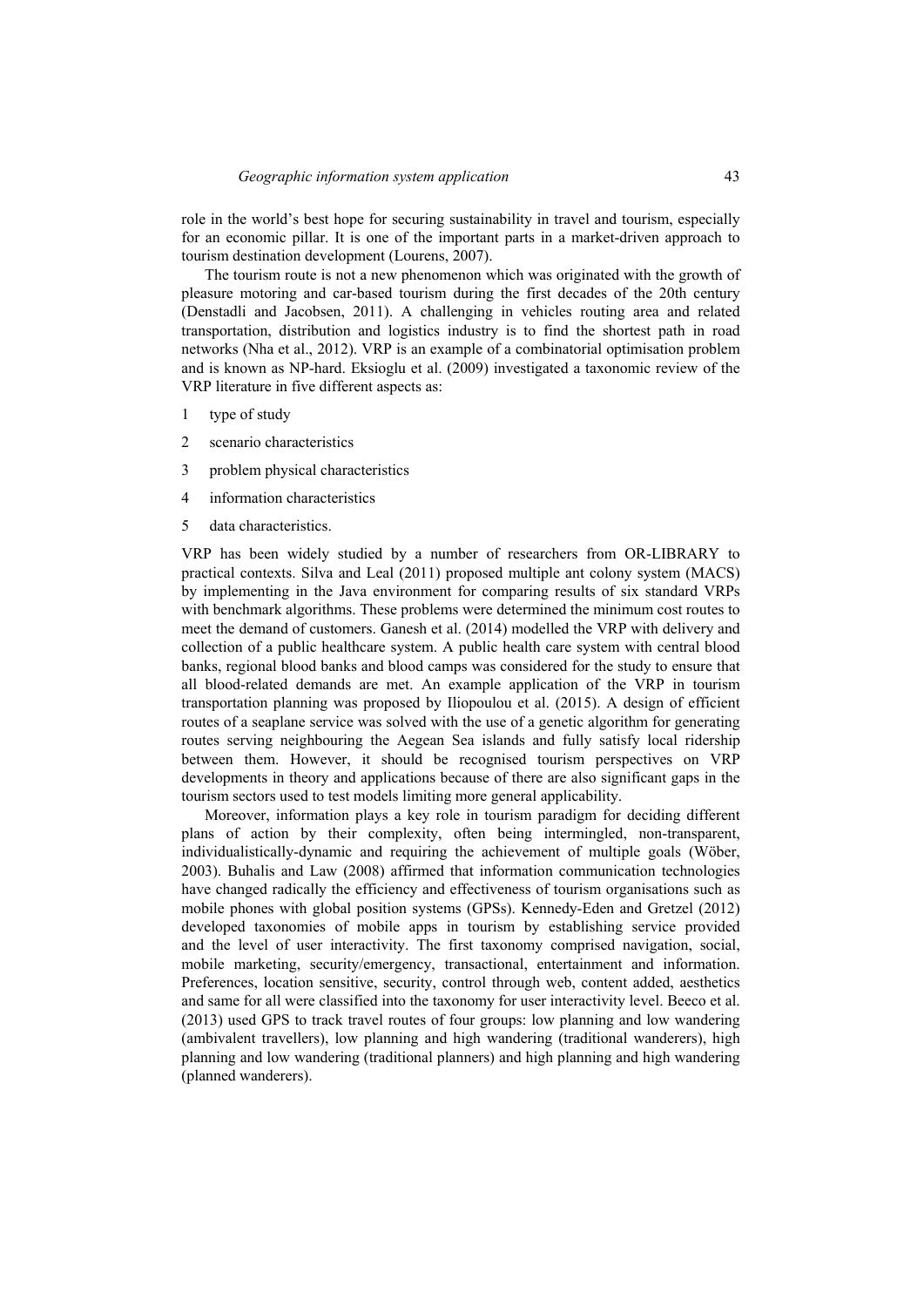Development for applied tourism geographical research has been in the use of geographic information systems (GISs) which incorporates more sophisticated systems to search, query, present and analyse data in a spatial context (Hall and Page, 2009). The spatial character intrinsic to the routing field requires the integration of GIS and optimisation approaches to handling spatial and non-spatial data in transportation applications (Tlili et al., 2014). McKercher et al. (2012) found the behaviour patterns of first-time and repeat tourists to Hong Kong by employing GPS combined with an analysis using GIS. Results revealed that two groups spent different amounts of time at the same locations and visit during different times of the day.

### **3 Research methodology**

This section presents an approach for finding the optimal tourism route by applying various concepts. Firstly, basic data of a CMU tourism routes were observed in describing the general operation context. In essence, CMU route tourism simply means linking together a series of attractions in order to promote sightseeing in the campus. During the tour, tourists will be guided and lectured about the university's history and dimensions beyond the natural attractiveness including academic arenas, university's researches and social services. Travel time data of each station point were collected and analysed by a statistical method for determining a significant distribution at a 95% confidence interval. In order to gather consensual ideas about the attractive elements for CMU, the research team adopted a Delphi method using an iterative process. The individual interviews allowed better interaction with the experts, making explicit their assumptions and collecting more detailed comments. Finally, all data were employed to generate a computer-simulated scenario by a GIS program. This GIS information created a new opportunity to eliminate the limitations identified by gathering accurate information on the time-space movements of tourists at a fine level. There are three steps as described below.

#### *3.1 CMU tourism route observation and data collection*

The CMU route for tourists was observed to conduct basic information by interviewing transportation service officers. The attractions are selected and developed adequate to the main theme and applying management methods. Numerical duration data with noises (such as traffic congestion) of electric-powered vehicles were obtained by using time study sheets. The quality of results by mimicking a model is rigorously related to the quality of the input data and probability distribution functions. The Input Analyser was employed to observe historical data for estimating a probability distribution and parameters. All statistical distributions were analysed by the goodness of fit tests (the Kolmogorov-Smirnov test or the chi-square test). P-value is an index measuring the strength of evidence against the null hypothesis. Hence, this research adopted the p-value approach to hypothesis testing at 0.05 for the observed level of significance. GPS track point data also were recorded in a regular and structured way. Probability distribution functions and GPS data were used in a simulation unit for managing, analysing and presenting data with reference to the basic cartographic topography.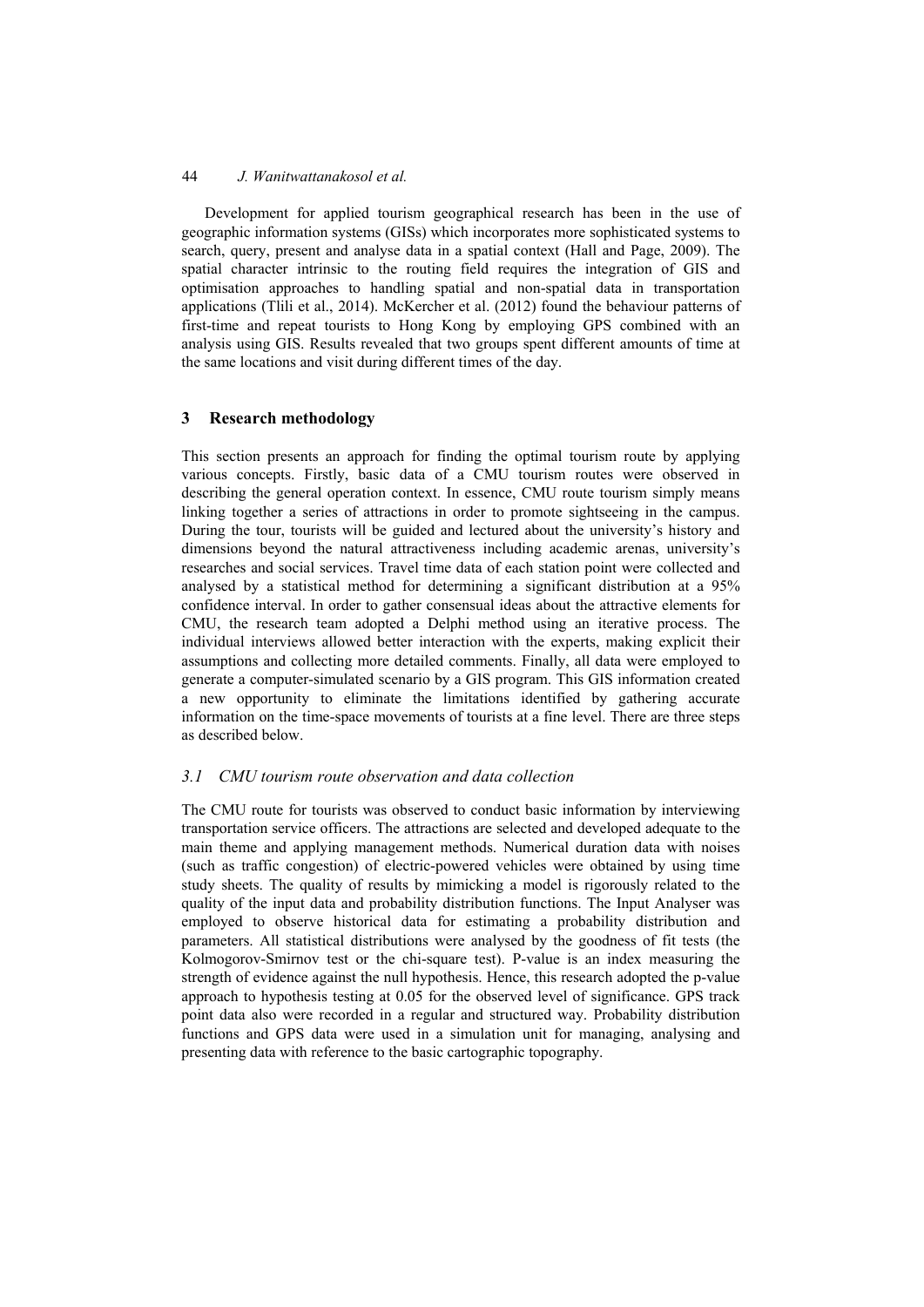#### *3.2 A Delphi survey*

This step presented results of the Delphi technique conducted into expert opinion on CMU attractive locations to develop the tourism route. Pertinent questions were prepared to ask two tourism academicians and the Visit CMU project supervisor. Following the Delphi procedure, the study comprised two rounds of deliberation. For each iteration, respondents involved individual interviews. The first questionnaire included questions that covered an existing CMU route tourism. After reviewing the results from the first round of the Delphi study, the research team devised statements that summarised the consensus for each of the identity elements and used them to prepare a new questionnaire. The same participants then received the revised questionnaire. A review of the results from the second round of questioning showed more consensus about the attractive elements. The traditional usage of the Delphi technique is a predicting process. A closely-adapted approach could enjoy the benefits of being able to generate opinion from geographically-dispersed experts and move towards consensus on any issue (Miller, 2001).

#### *3.3 A simulated model and implementation*

The GIS simulated model by using spatial data and attribute data is capable of performing spatial analysis for displaying spatial information and describing tourism issues. Point locations around the CMU tourism route were collected with a GPS phone tracker application (Find My Latitude and Longitude application). The data points were input into the ArcGIS 10.2.2 software package to create a point coverage representing discrete point locations. These data were converted into shapefiles format in Universal Transverse Mercator (UTM) Grid Coordinate. A satellite imagery was used to digitise data for CMU geodatabase. The UTM projection was integrated with the satellite images for georeferencing. After georeferencing the map, the main geographic features such as roads, polygon buildings and CMU landmarks were digitised and incorporated into the baseline GIS database. Next, the corrected data were verified their position on the ground and validated by checking the ArcGIS 10.2.2 topology toolbar. A CMU geodatabase network dataset was created for setting tourism route conditions. The ArcGIS Network Analyst was performed to optimise distance and time. Finally, the proposed route was implemented to compare with simulation results.

#### **4 Results and discussions**

To develop the optimal tourism route, an overview of CMU tourism route should be described for understanding the current route problem. The University daily opens for tourists during 8:00 AM–6:00 PM and provides a touring of the campus by operating six electric cars. The maximum certified carrying capacity is 13 passengers. A starting tourism point is the car park point at the front of the university. Tourists are not allowed to get down from the electric car while they are touring the campus. However, they are allowed to get down at Angkaew reservoir to walk around and take photographs for 15 minutes. After that, the electric car brings tourists back to the same car park; the round trip is around 30 to 40 minutes.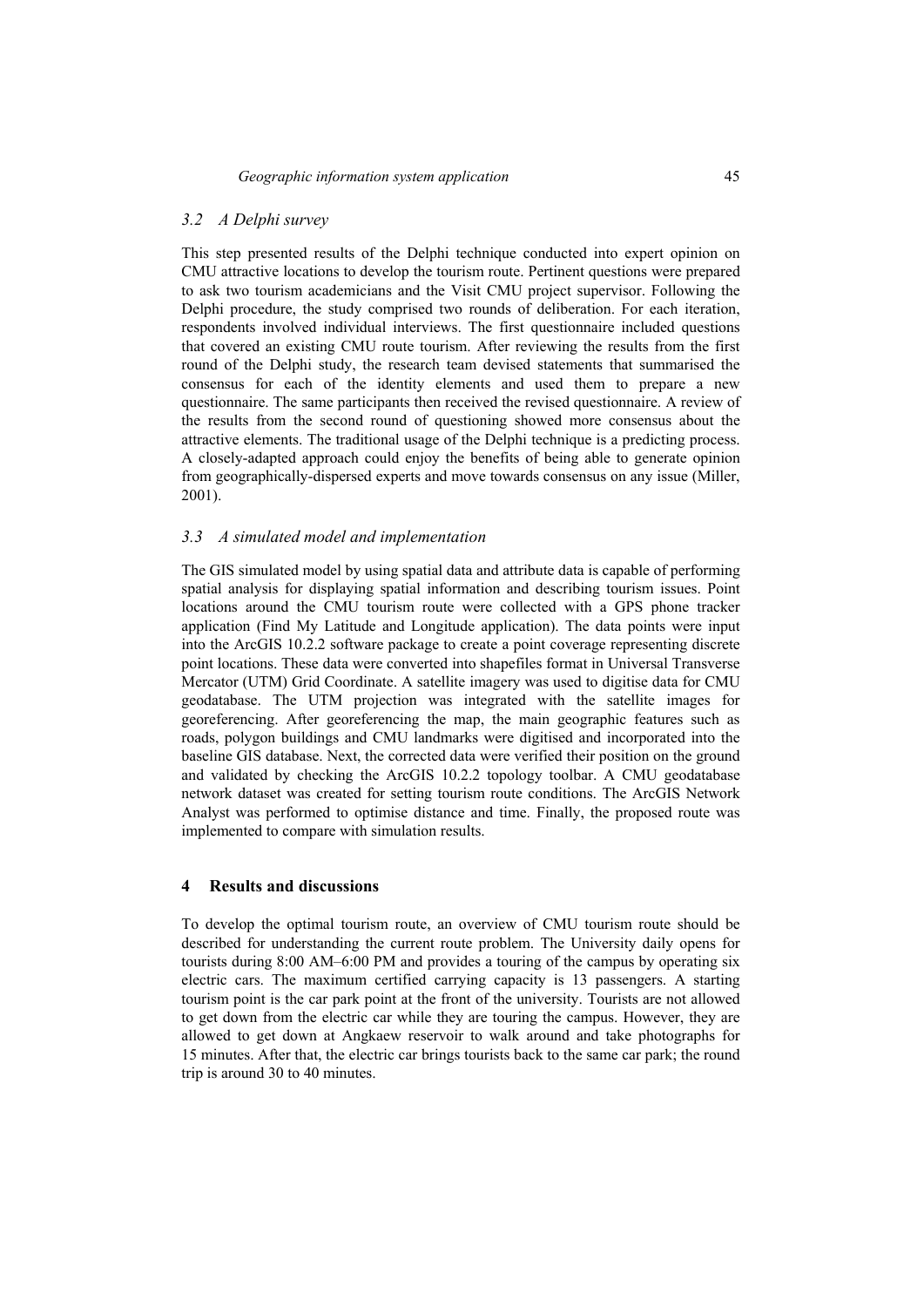A general CMU tourism trip as shown in Figure 1 is 5,797.01 metres, covering 22 positions as described in Table 1. Except in peak hours on a weekday between 4:00–6:00 PM, the trip is rerouted to 5,120.43 metres which covered 19 positions as exhibited in Figure 2 and Table 2. Typically, the electric car is released from the starting point either at the maximum capacity or waiting 15 minutes. It should be noted that a tourism schedule could not be established on this excess demand circumstance.

**Figure 1** General CMU tourism trip (see online version for colours)



Nineteen points covering the existing routes were designed for collecting duration data. This dataset was analysed in numerical experiments by using the input analyser. Each point was fitted best based on theoretical distribution to the observed 97 time data. Figure 3 displays a sample of the electric-powered vehicle analysis that departs from the first station. The first collected point was distributed with Weibull distribution (corresponding p-value =  $0.407$ ). Table 3 exhibits the summary of collected point distribution characteristics. It should be notified that some noise data were screened from specified collected points. Table 4 shows average duration times for both CMU tourism types. The board of university expects that each trip should not exceed 30 minutes.

Next, subject selection and the time frames are two parts which should be regarded carefully when conducting and completing a Delphi study (Hsu and Sandford, 2007). By applying two round Delphi technique, three experts answered questions such as which places should be a sightseeing for the CMU tourism trip? How to improve the CMU tourism trip? Results by using the Delphi were essential for designing the tourism route. Three experts agreed that Sala Dham Hall, clock tower, Pin Mala Art Hall and Angkaew reservoir are attractive locations. Nevertheless, a story of each place plays an important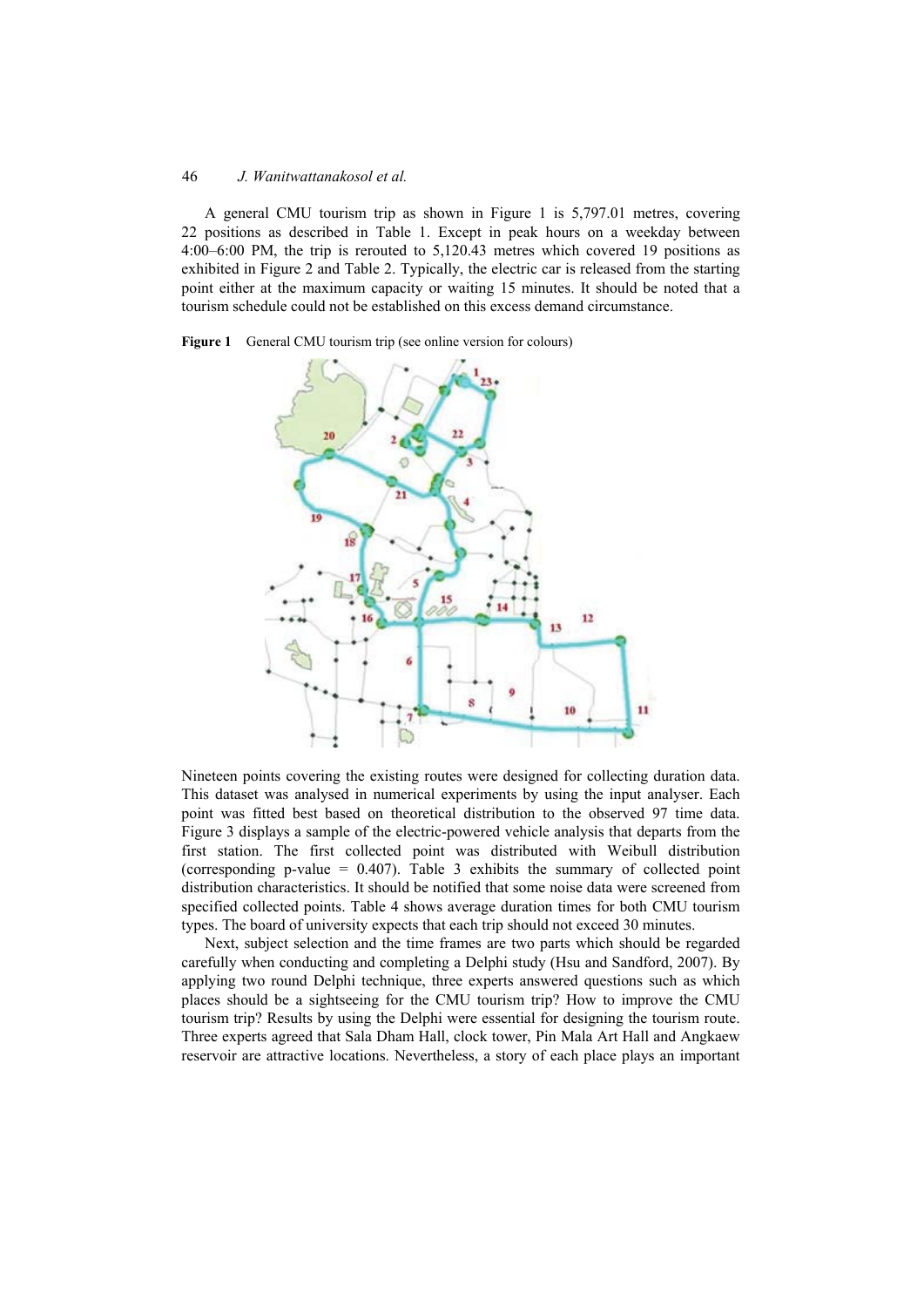role to present to tourists when they are travelling in the proposed route. These suggested locations must be contained in a rerouting plan.

| Position       | Place                                                     | Position | Place                                           |
|----------------|-----------------------------------------------------------|----------|-------------------------------------------------|
| 1              | Car Park                                                  | 13       | Women's Dormitory(b)                            |
| $\overline{2}$ | Sala Dham Hall                                            | 14       | Tennis Court                                    |
| 3              | Office of the University                                  | 15       | Women's Dormitory $(c)$                         |
| 4              | Faculty of Political Science and<br>Public Administration | 16       | College of Arts, Media and<br>Technology        |
| 5              | Student Union                                             | 17       | University Library                              |
| 6              | Men's Dormitory                                           | 18       | Pin Mala Art Hall                               |
| 7              | Clock Tower                                               | 19       | <b>Faculty of Social Sciences</b>               |
| 8              | Rujirawong Swimming Pool                                  | 20       | Angkaew Reservoir                               |
| 9              | Main Stadium                                              | 21       | <b>Information Technology Service</b><br>Centre |
| 10             | International College                                     | 22       | Rugby Field                                     |
| 11             | <b>Gas Station</b>                                        | 23       | Car Park                                        |
| 12             | Women's Dormitory (a)                                     |          |                                                 |

**Table 1** Description of general CMU tourism trip

Figure 2 Peak hours CMU tourism trip (see online version for colours)

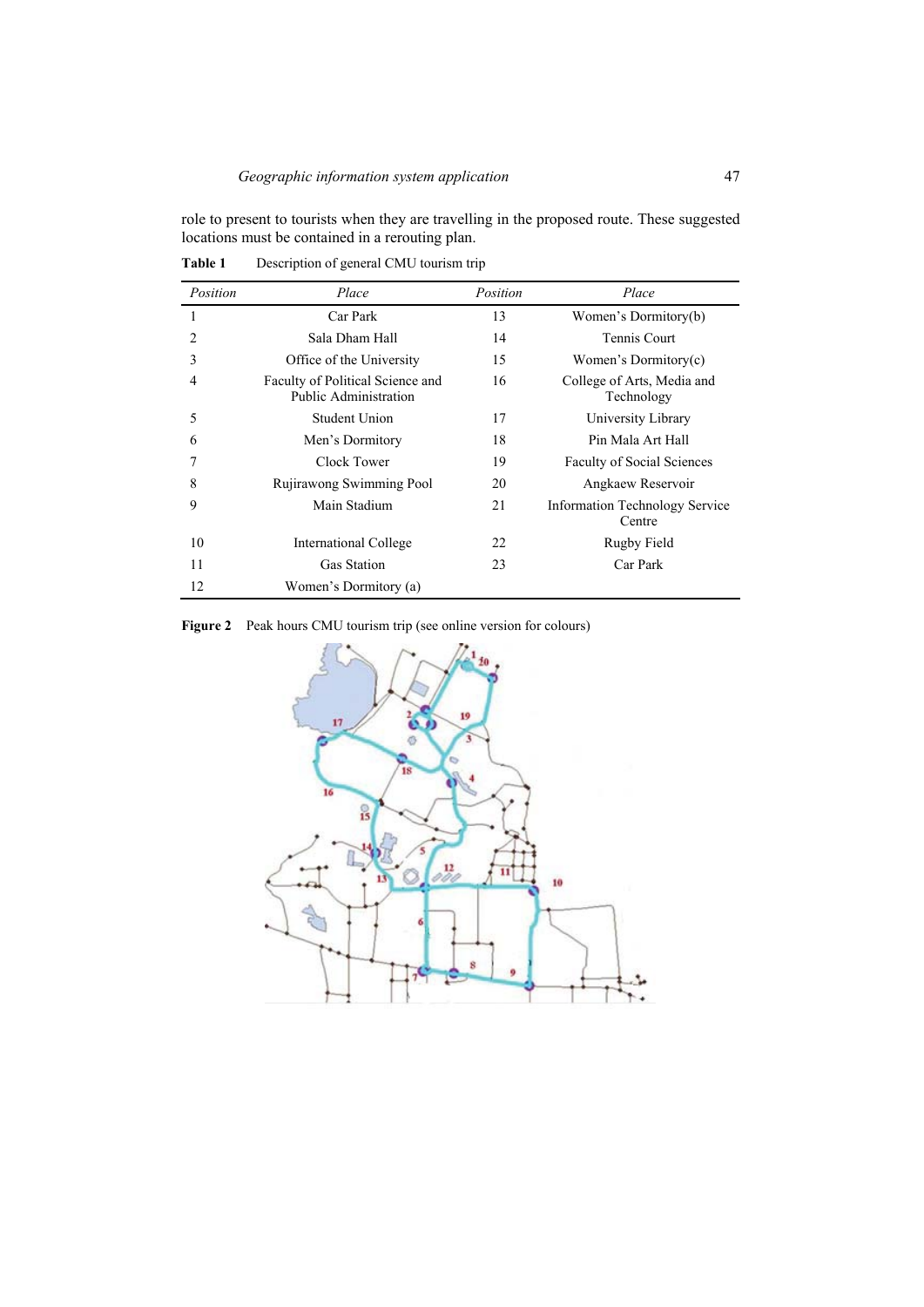| Position       | Place                                                     | Position | Place                                           |
|----------------|-----------------------------------------------------------|----------|-------------------------------------------------|
|                | Car Park                                                  | 11       | Tennis Court                                    |
| $\mathcal{L}$  | Sala Dham Hall                                            | 12       | Women's Dormitory $(c)$                         |
| 3              | Office of the University                                  | 13       | College of Arts, Media and<br>Technology        |
| $\overline{4}$ | Faculty of Political Science and<br>Public Administration | 14       | University Library                              |
| 5              | Student Union                                             | 15       | Pin Mala Art Hall                               |
| 6              | Men's Dormitory                                           | 16       | <b>Faculty of Social Sciences</b>               |
|                | Clock Tower                                               | 17       | Angkaew Reservoir                               |
| 8              | Rujirawong Swimming Pool                                  | 18       | <b>Information Technology Service</b><br>Centre |
| 9              | Main Stadium                                              | 19       | Rugby Field                                     |
| 10             | Women's Dormitory (b)                                     | 20       | Car Park                                        |

**Table 2** Description of peak hours CMU tourism trip

**Figure 3** Histogram and the data characteristic of the first point (see online version for colours)





Point locations were collected with a GPS phone tracker application and converted in UTM format for developing the baseline geodatabase as displayed in Table 5. There are some advantages in using UTM coordinate system such as grid squares are the same size and shape throughout the map, all measurements are done in metres, coordinates are always positive, etc. (Geokov, 2016). ArcGIS 10.2.2 software package created discrete point locations as illustrated in Figure 4. The satellite image from ArcMap was used to digitise data and integrated with the UTM projection for georeferencing as indicated in Figure 5. Next, CMU main geographic features were digitised as lines and polygons for roads and CMU landmarks as shown in Figures 6 and 7, respectively.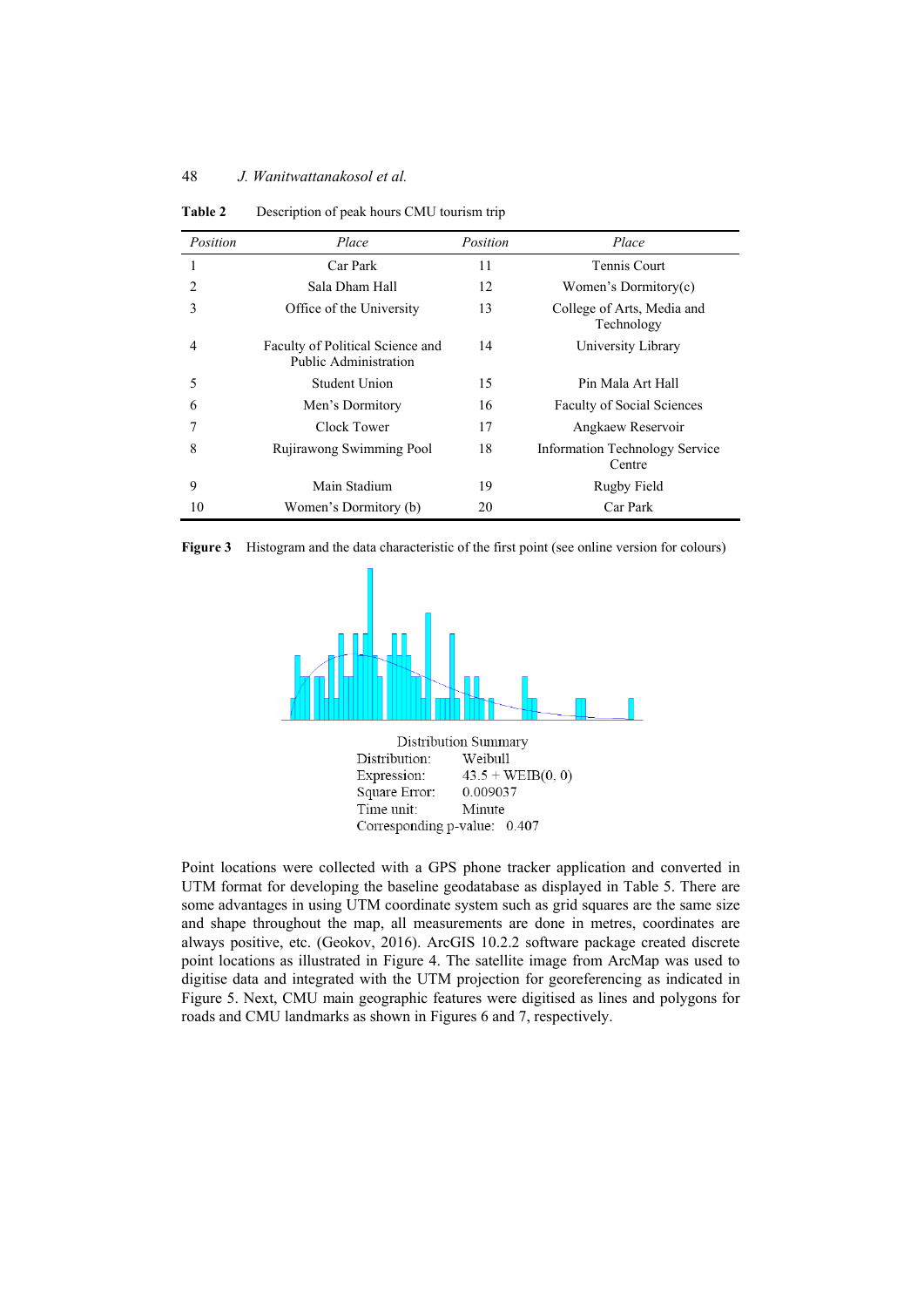| Point | Collected point                                           | Data points | Distribution | $P-value$ |
|-------|-----------------------------------------------------------|-------------|--------------|-----------|
| 1     | Sala Dham Hall junction                                   | 97          | Weibull      | 0.407     |
| 2     | Sala Dham Hall roundabout                                 | 97          | Weibull      | 0.234     |
| 3     | Office of the University junction                         | 97          | Gamma        | 0.26      |
| 4     | Faculty of Political Science and Public<br>Administration | 97          | Gamma        | 0.179     |
| 5     | Student Union junction                                    | 92          | Triangular   | 0.448     |
| 6     | Men's Dormitory                                           | 94          | Erlang       | 0.613     |
| 7     | Clock Tower junction                                      | 70          | Triangular   | 0.258     |
| 8     | Rujirawong Swimming Pool                                  | 97          | Erlang       | 0.111     |
| 9     | Main Stadium                                              | 97          | Lognormal    | 0.0615    |
| 10    | Women's Dormitory (b)                                     | 79          | Normal       | 0.362     |
| 11    | <b>Tennis Court</b>                                       | 84          | Triangular   | 0.189     |
| 12    | Women's Dormitory (c)                                     | 97          | Lognormal    | 0.659     |
| 13    | College of Arts, Media and Technology                     | 75          | Gamma        | 0.0975    |
| 14    | Pin Mala Art Hall                                         | 97          | Normal       | 0.0642    |
| 15    | Angkaew Reservoir                                         | 97          | Normal       | 0.0554    |
| 16    | <b>Information Technology Service Centre</b>              | 82          | <b>B</b> eta | 0.589     |
| 17    | Faculty of Political Science and Public<br>Administration | 97          | Erlang       | 0.607     |
| 18    | Office of the University junction                         | 97          | Gamma        | 0.307     |
| 19    | Car park                                                  | 78          | Beta         | 0.323     |

Table 3 Summary of the CMU tourism distributed characteristics (start from car park)

**Figure 4** Referenced locations in the software package (see online version for colours)

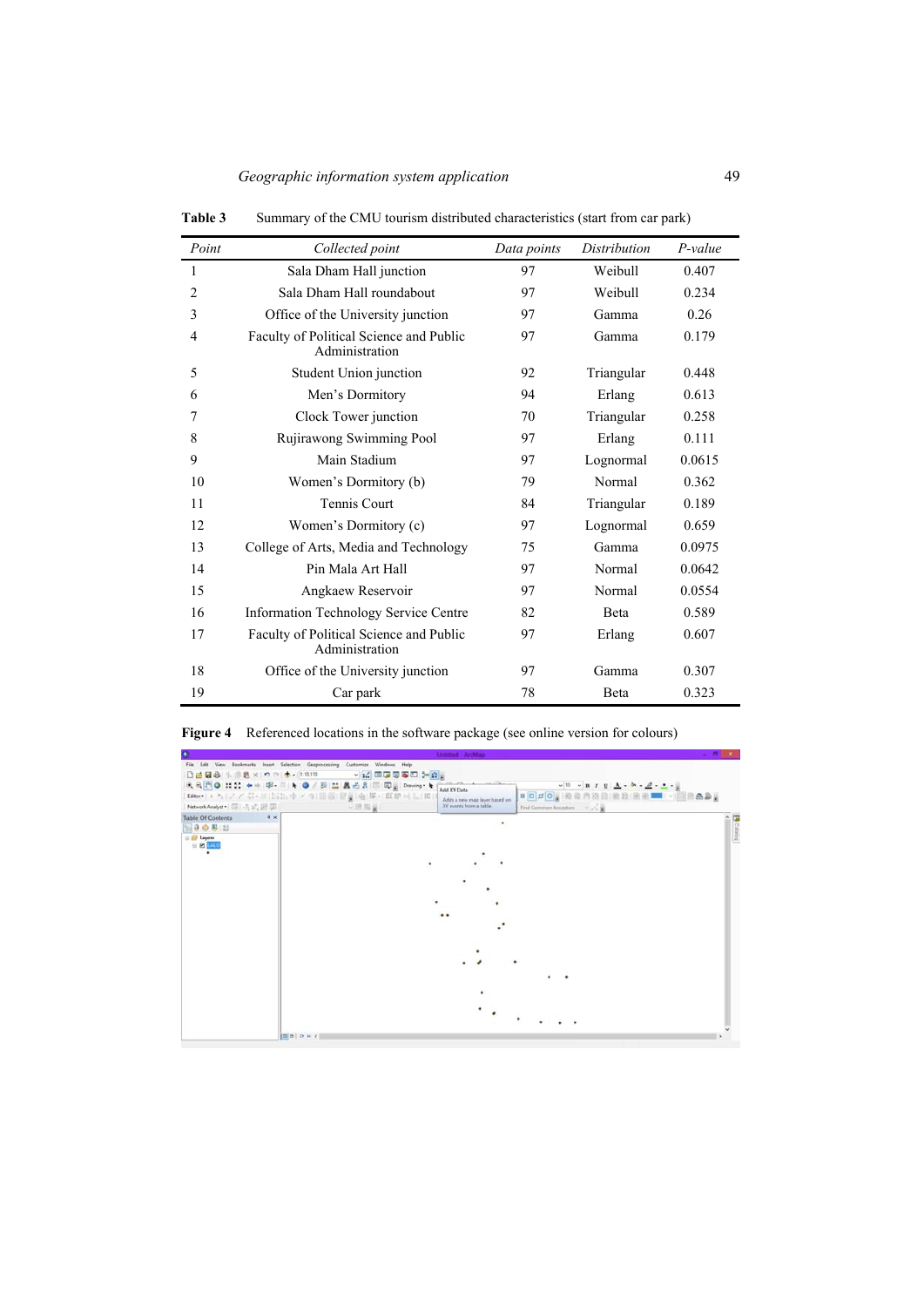| Point                        | General trip | Peak-hour trip |
|------------------------------|--------------|----------------|
| 1                            | 1.05         | 1.09           |
| $\overline{2}$               | 1.42         | 1.51           |
| 3                            | 0.29         | 0.28           |
| $\overline{4}$               | 0.35         | 0.35           |
| 5                            | 1.51         | 2.06           |
| 6                            | 0.59         | 1.04           |
| 7                            | 0.21         | 0.24           |
| 8                            | 0.27         | 0.28           |
| 9                            | 0.27         | 0.37           |
| $10\,$                       | 3.06         | 4.41           |
| $11\,$                       | 0.52         | 0.52           |
| 12                           | 0.54         | 0.57           |
| 13                           | 0.31         | 0.35           |
| 14                           | 1.16         | 1.17           |
| 15                           | 1.51         | 1.55           |
| 16                           | 0.58         | 1.05           |
| 17                           | 0.30         | 0.30           |
| 18                           | 0.34         | 0.36           |
| 19                           | 1.24         | 1.29           |
| Parking at Angkaew Reservoir | 15.00        | 15.00          |
| Total                        | 35.00        | 37.46          |

Table 4 Average duration time of CMU tourism trips (unit: minute)

### **Table 5** CMU tracking point locations

| Point location                                  | GPS coordinate |           |         | <b>UTM</b> |  |
|-------------------------------------------------|----------------|-----------|---------|------------|--|
|                                                 | Latitude       | Longitude | Easting | Northing   |  |
| Car Park                                        | 18.807697      | 98.954742 | 495231  | 2079550    |  |
| Sala Dham Hall                                  | 18.805302      | 98.953033 | 495051  | 2079285    |  |
| Office of the University                        | 18.805353      | 98.954651 | 495221  | 2079291    |  |
| Student Union Junction                          | 18.799454      | 98.953232 | 495072  | 2078638    |  |
| Clock Tower                                     | 18.796778      | 98.953308 | 495080  | 2078342    |  |
| Rujirawong Swimming Pool                        | 18.796516      | 98.954208 | 495175  | 2078313    |  |
| International College                           | 18.795961      | 98.959236 | 495704  | 2078252    |  |
| Women's Dormitory (a)                           | 18.798630      | 98.958687 | 495647  | 2078547    |  |
| Women's Dormitory (b)                           | 18.798651      | 98.957611 | 495533  | 2078549    |  |
| University Library                              | 18.801554      | 98.950974 | 494834  | 2078871    |  |
| Pin Mala Art Hall                               | 18.802279      | 98.951317 | 494870  | 2078951    |  |
| Angkaew Reservoir                               | 18.805313      | 98.950218 | 494754  | 2079287    |  |
| <b>Information Technology</b><br>Service Centre | 18.804274      | 98.952339 | 494978  | 2079172    |  |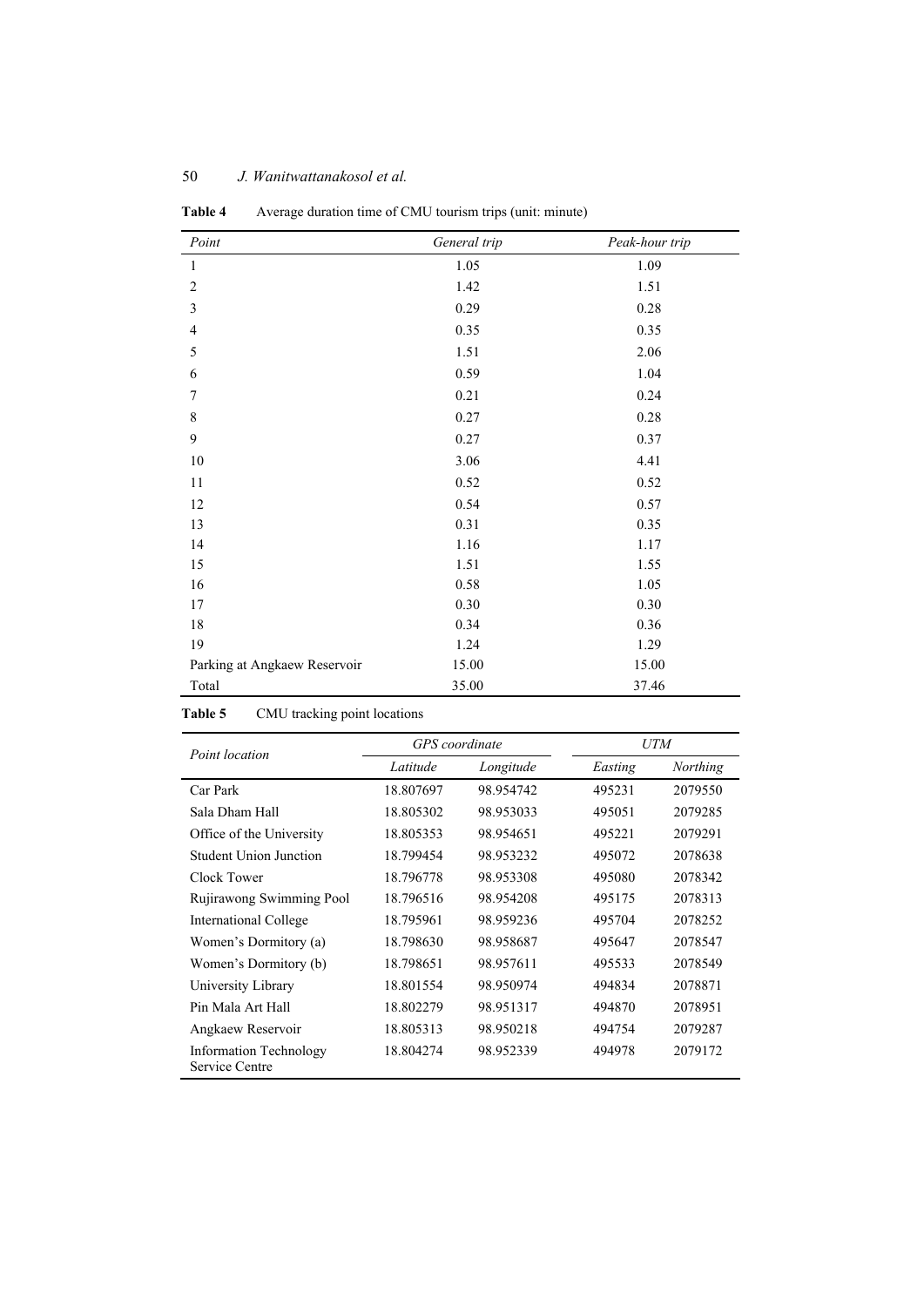

**Figure 5** The satellite image (see online version for colours)

Figure 6 The digitised CMU roads (see online version for colours)



This research observed that there were no discrepancies in the data between ground verification and the satellite-based maps. Therefore, the GIS database was highly accurate. The topology toolbar was used to determine the model validity and check data quality which is the presence of gaps or overlaps in a polygon. This tool could set rules for the topology such as Must Not Overlap, Must Not Intersect, etc. as exhibited in Figure 8. Finally, the topology was checked the validity as shown in Figure 9.

The network dataset was created for setting tourism route attributes such as one-way restriction, time, distance, etc. The ArcGIS Network Analyst was performed based on the network dataset to optimise distance and time. All attractive locations were set for finding a new route. The simulated new route was 4,230.10 metres which comprised of 14 positions as shown in Figure 10. This proposed trip started from car park, including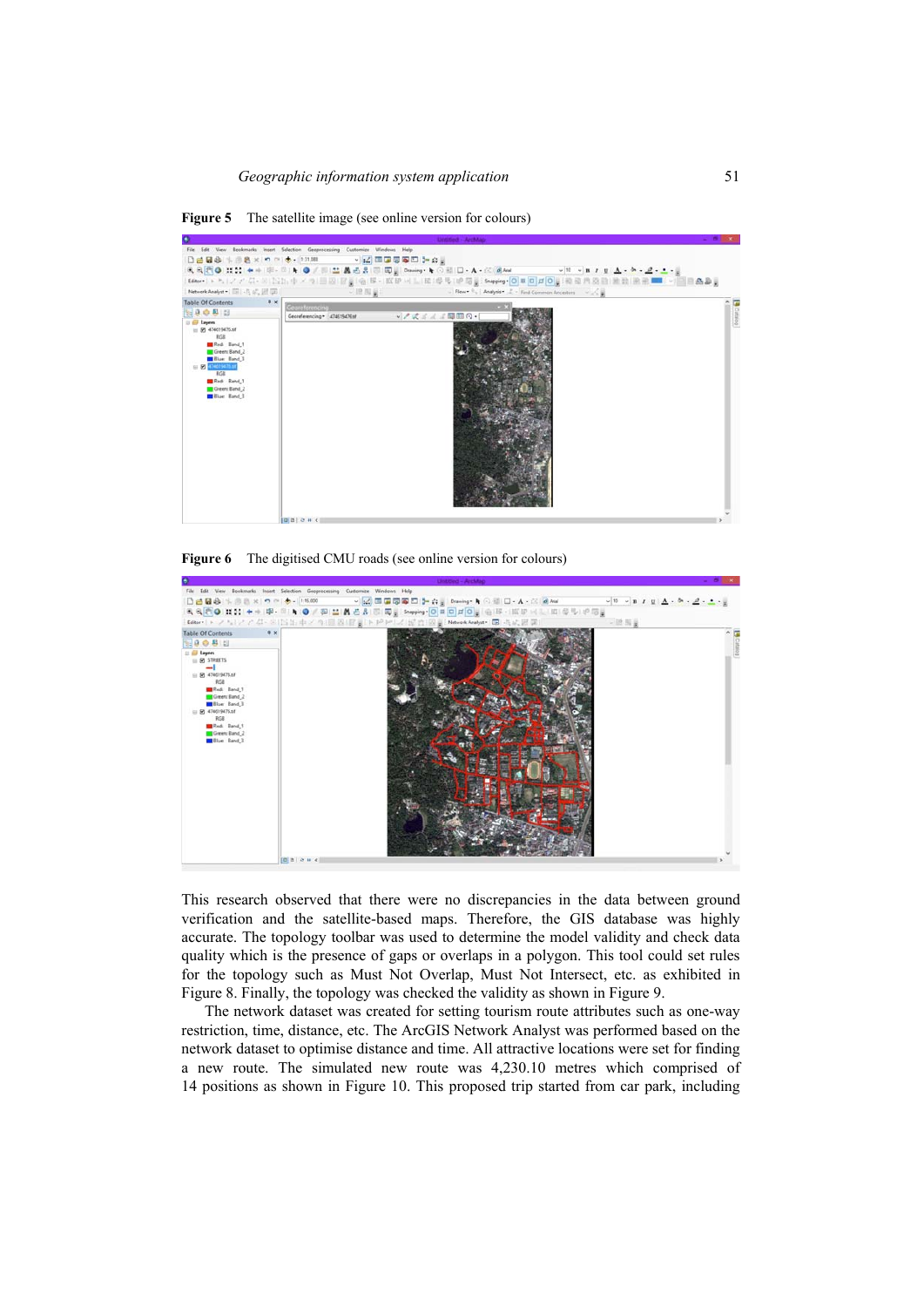Sala Dham Hall, Office of the University, Faculty of Political Science and Public Administration, Student Union, Men's Dormitory, Clock Tower, College of Arts, Media and Technology, University Library, Pin Mala Art Hall, Faculty of Social Sciences, Angkaew Reservoir, Information Technology Service Centre, Rugby Field and Car Park. It was found that the simulated travel time was 15 minutes.

Figure 7 The digitised CMU landmarks (see online version for colours)





Figure 8 Rule specifications for the topology (see online version for colours)

The proposed trip was also implemented for comparing results with the simulation result. Five tested trips were conducted as 15.57, 15.26, 15.10, 14.55 and 15.26 minutes. The average difference times between the simulation model and pilot tests were 23 seconds. The percent difference of the simulation and pilot studies was 2.55. Thus, the rerouting tourism plan could satisfy the university expectation (30 minutes per trip).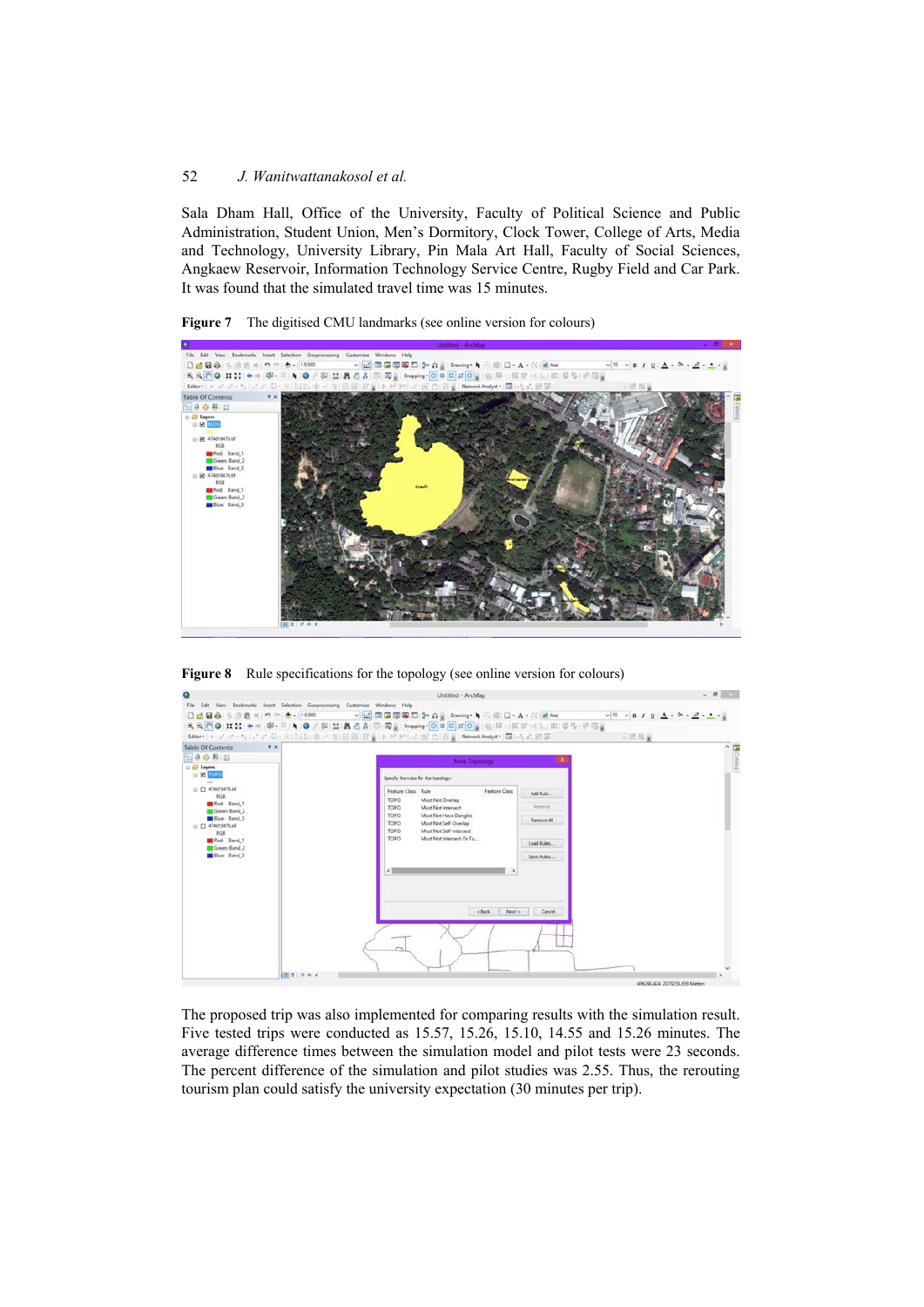

Figure 9 The validated topology (see online version for colours)

Figure 10 The simulated tourism trip (see online version for colours)

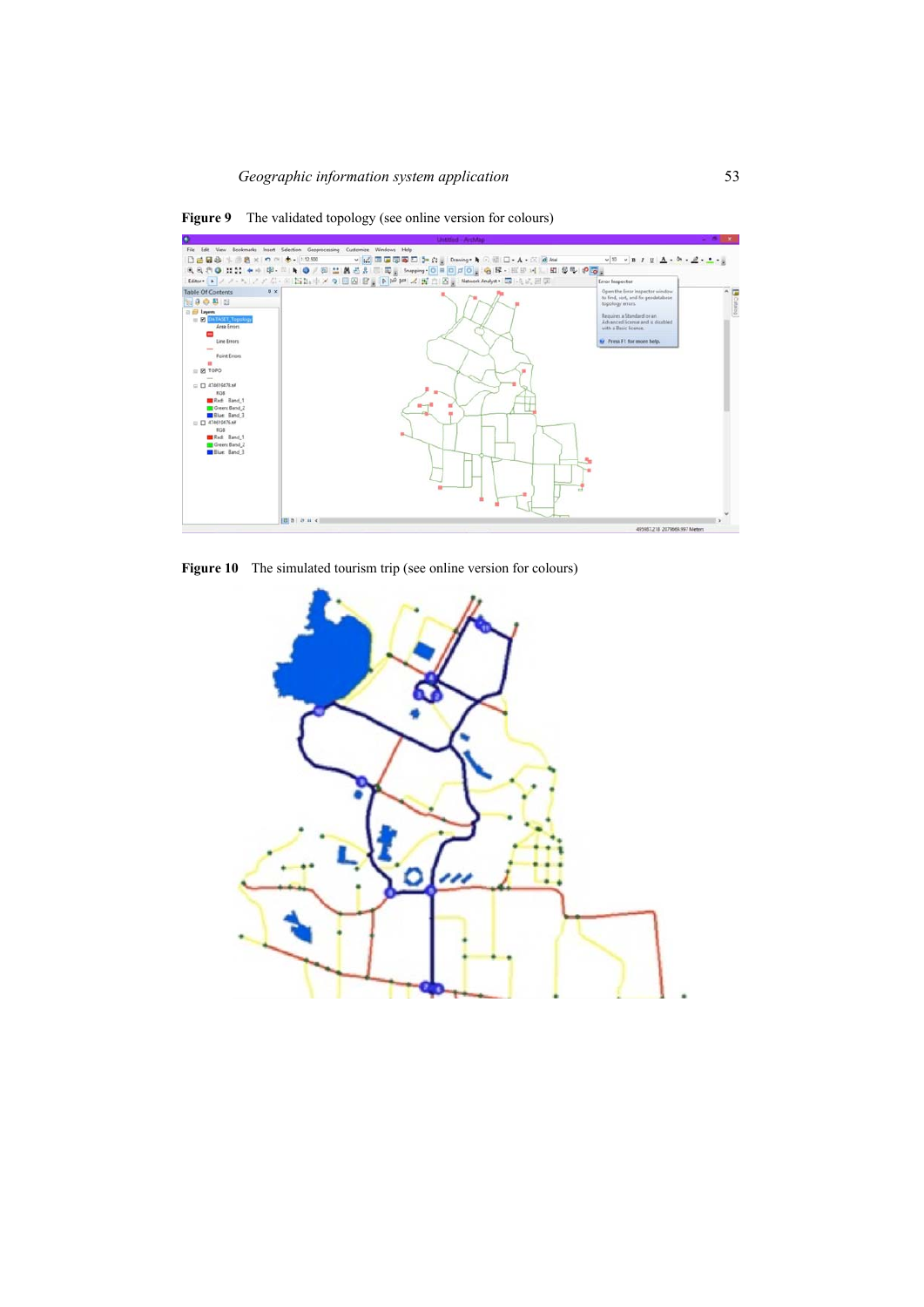#### **5 Conclusions**

The optimal tourism route in CMU was generated by adopting operation times and experts' suggested tourism locations. The simulated route is capable of a better solution than current routes. It decreases the distance when comparing the general trip and the peak hour trip as 27.03% and 17.39%, respectively. It also reduces travelling time as 25.00% and 33.21%, respectively. The proposed route should be of some advantages such as waiting time reduction, tourist growth support and efficient electricity management. The tourism schedule could be satisfied the university's expectation.

The main contributions of this research are:

- 1 VRP was applied in the tourism environment
- 2 the computer-simulated scenario by a GIS program was employed to solve the university problem
- 3 numerical experiments with real data were conducted and compared with the pilot study.

In term of a managerial implication, the tourism destination concept and GIS alone have limited capacity of improving tourism routes, but combined both of them could support improvement initiatives. Limitations of this research study are:

- the model was based on the assumption that the speed of the electric-powered vehicles were regularly constant. If the actual situation, there are many factors that affect the speed of the vehicle such as the slope of the road, the driving speed of each driver, the traffic conditions at different times
- 2 the locating data form the cell phone tracking application based on GPS may be error as far as 50 feet from the exact location of the phone.

For future research, a scheduling problem should be solved by applying different heuristics.

#### **References**

- Beeco, J.A., Huang, W.J., Hallo, J.C., Norman, W.C., McGehee, N.G., McGee, J. and Goetcheus, C. (2013) 'GPS tracking of travel routes of wanderers and planners', *Tourism Geographies*, Vol. 15, No. 3, pp.551–573.
- Buhalis, D. and Law, R. (2008) 'Progress in information technology and tourism management: 20 years on and 10 years after the internet – the state of eTourism research', *Tourism Management*, Vol. 29, No. 4, pp.609–623.
- Buhrkal, K., Larsen, A. and Ropke, S. (2012) 'The waste collection vehicle routing problem with time windows in a city logistics context', *Procedia-Social and Behavioral Sciences*, Vol. 39, pp.241–254.
- Demir, E., Bektaş, T. and Laporte, G. (2014) 'A review of recent research on green road freight transportation', *European Journal of Operational Research*, Vol. 237, No. 3, pp.775–793.
- Denstadli, J.M. and Jacobsen, J.K.S. (2011) 'The long and winding roads: perceived quality of scenic tourism routes', *Tourism Management*, Vol. 32, No. 4, pp.780–789.
- Eksioglu, B., Vural, A.V. and Reisman, A. (2009) 'The vehicle routing problem: a taxonomic review', *Computers & Industrial Engineering*, Vol. 57, No. 4, pp.1472–1483.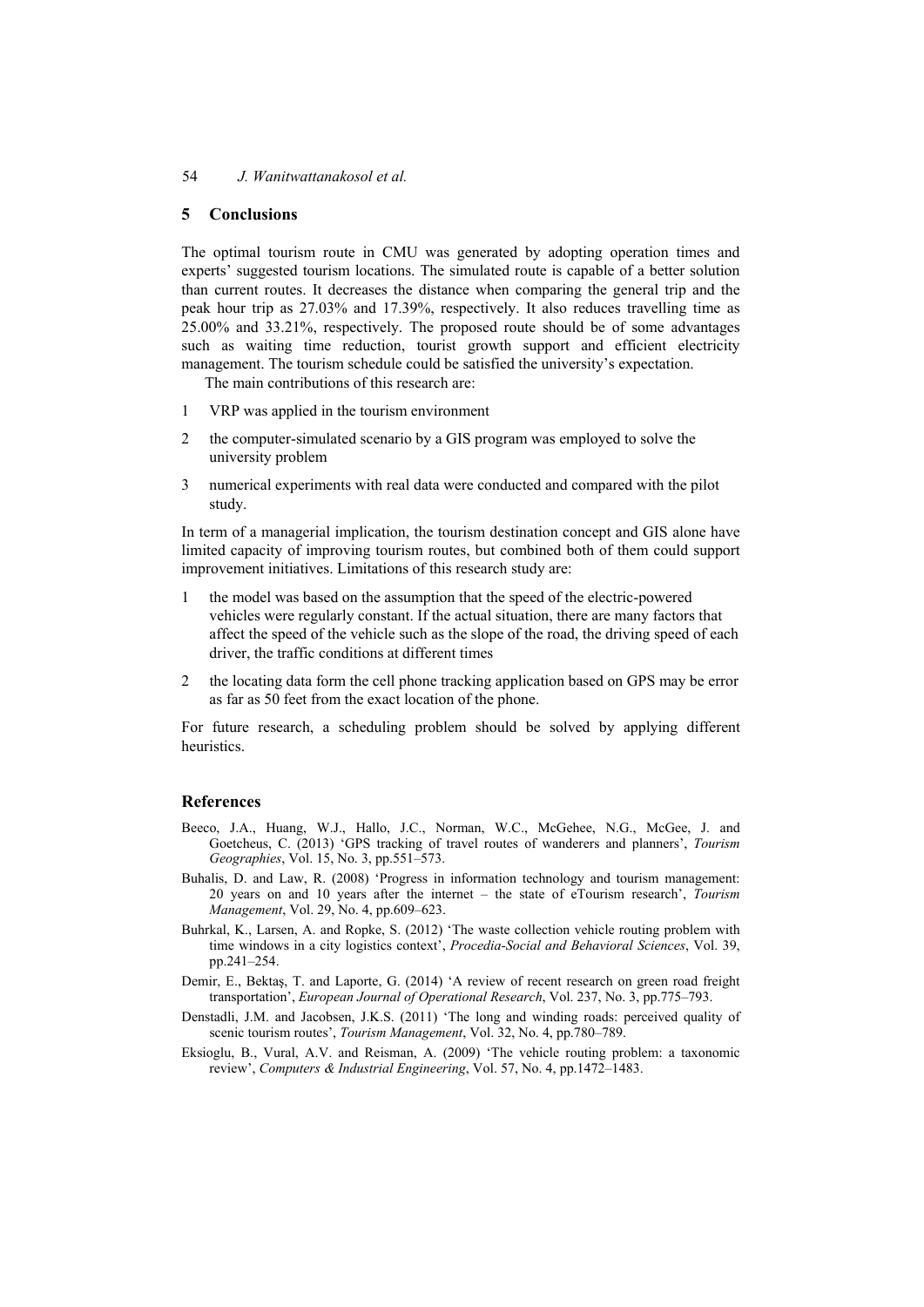- Enright, M.J. and Newton, J. (2004) 'Tourism destination competitiveness: a quantitative approach', *Tourism Management*, Vol. 25, No. 6, pp.777–788.
- Ganesh, K., Narendran, T. and Anbuudayasankar, S. (2014) 'Evolving cost-effective routing of vehicles for blood bank logistics', *International Journal of Logistics Systems and Management*, Vol. 17, No. 4, pp.381–415.
- Geokov (2016) [online] http://geokov.com/education/utm.aspx (accessed 25 December 2016).
- Hall, C.M. and Page, S.J. (2009) 'Progress in tourism management: from the geography of tourism to geographies of tourism – a review', *Tourism Management*, Vol. 30, No. 1, pp.3–16.
- Hensher, D.A. (1993) 'Building a research base in tourism: some lessons and challenges in the field of behaviour', in *CAUTHE 1993: Building a Research Base in Tourism; Proceedings of the National Conference on Tourism Research*, University of Sydney, Sydney, Australia, pp.1–14.
- Hsu, C.C. and Sandford, B.A. (2007) 'The Delphi technique: making sense of consensus', *Practical Assessment, Research & Evaluation*, Vol. 12, No. 10, pp.1–8.
- Iliopoulou, C., Kepaptsoglou, K. and Karlaftis, M.G. (2015) 'Route planning for a seaplane service: the case of the Greek Islands', *Computers & Operations Research*, Vol. 59, pp.66–77.
- Kennedy-Eden, H. and Gretzel, U. (2012) 'A taxonomy of mobile applications in tourism', *E-review of Tourism Research*, Vol. 10, No. 2, pp.47–50.
- Lourens, M. (2007) 'Route tourism: a roadmap for successful destinations and local economic development', *Development Southern Africa*, Vol. 24, No. 3, pp.475–490.
- Maden, W., Eglese, R. and Black, D. (2010) 'Vehicle routing and scheduling with time-varying data: a case study', *Journal of the Operational Research Society*, Vol. 61, No. 3, pp.515–522.
- McKercher, B., Shoval, N., Ng, E. and Birenboim, A. (2012) 'First and repeat visitor behaviour: GPS tracking and GIS analysis in Hong Kong', *Tourism Geographies*, Vol. 14, No. 1, pp.147–161.
- Miller, G. (2001) 'The development of indicators for sustainable tourism: results of a Delphi survey of tourism researchers', *Tourism Management*, Vol. 22, No. 4, pp.351–362.
- Mingle, X. and Xiaoming, Y. (2016) 'Optimum design for tourism line based on improved ant colony system algorithm', *International Journal of Managing Value and Supply Chains*, Vol. 7, No. 2, pp.1–8.
- Mrnjavac, E. and Ivanovic, S. (2007) 'Logistics and logistics processes in a tourism destination', *Tourism and Hospitality Management*, Vol. 13, No. 3, pp.531–546.
- Ngamsirijit, W. (2015) 'Demand responsive transportation for creative tourism logistics planning', *International Journal of Intelligent Enterprise*, Vol. 3, No. 1, pp.38–53.
- Nha, V.T.N., Djahel, S. and Murphy, J. (2012) 'A comparative study of vehicles' routing algorithms for route planning in smart cities', Paper presented at *Proceedings of the First International Workshop on the Vehicular Traffic Management for Smart Cities*, 20 November, Dublin, UK.
- Pillac, V., Gendreau, M., Guéret, C. and Medaglia, A.L. (2013) 'A review of dynamic vehicle routing problems', *European Journal of Operational Research*, Vol. 225, No. 1, pp.1–11.
- Rio, D. and Nunes, L.M. (2012) 'Monitoring and evaluation tool for tourism destinations', *Tourism Management Perspectives*, Vol. 4, pp.64–66.
- Sangkakorn, K., Tejawaree, J. and Jeerat, K. (2013) 'Modern Chinese tourist behavior: case of Chinese tourists in Chiang Mai', in *Proceedings of the Social Research Institute Conference*, Chiang Mai, Thailand, pp.1–13.
- Schubert, S.F., Brida, J.G. and Risso, W.A. (2011) 'The impacts of international tourism demand on economic growth of small economies dependent on tourism', *Tourism Management*, Vol. 32, No. 2, pp.377–385.
- Silva Jr., O.S. and Leal, J.E. (2011) 'An efficient ant colony system for vehicle routing problems with time windows', *International Journal of Logistics Systems and Management*, Vol. 10, No. 2, pp.224–240.